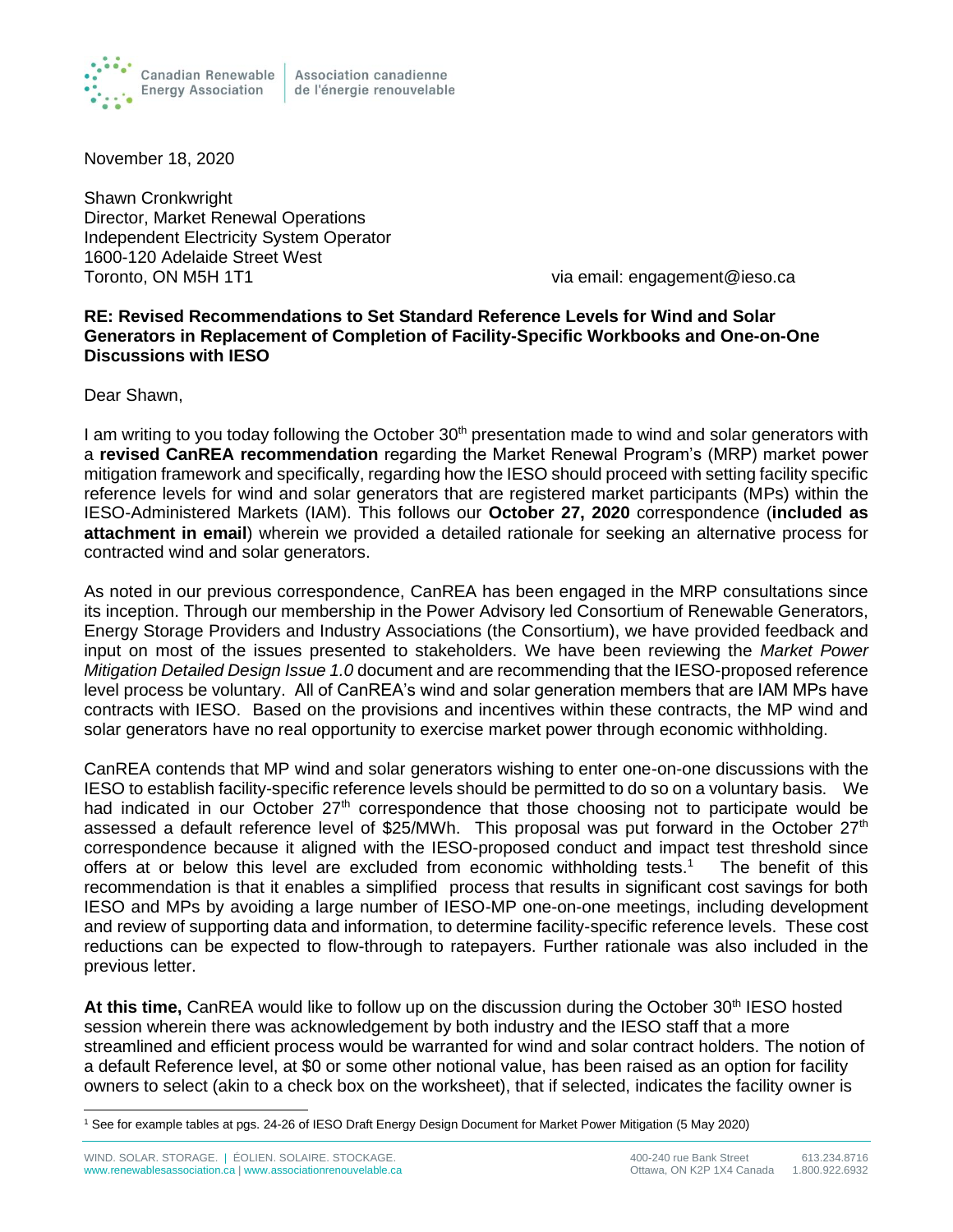choosing the default level. However, it would be imperative that the selection option include explanatory language that states that the selection of the default reference level (particularly if set a level of \$0/MWh) is not reflective of the actual operational costs of the facilities.

CanREA contends that its MP wind and solar generation members **be given the option to either** undertake the complete process of completing the workbooks or to "opt-out" by selecting the "check-box" option in lieu of completion of the workbooks.

Those opting to complete the workbooks would then be assigned a facility specific reference level resulting from the one-on-one discussions. Those opting not to do so would be assessed against the default reference level – a value established consistent with the design of the IESO market power mitigation framework. For instance, the IESO's conduct test in the most narrow and stringent of constraints (i.e. NCA/DCA) would test offers against either a 50% or \$25/MWh threshold. If the IESO's intent with this threshold is to mean the "higher of" these 2 parameters, then a \$0 default reference level would result in no further assessment for any offers below \$25. This is consistent with the IESO proposed "no-look" parameter of offers below that same level. However, if the IESO's application of these parameters is different (i.e. "lower of," etc.) then the appropriate default reference level should not be \$0. Therefore, confirmation regarding the IESO's application and assessment of offers regarding the conduct and impact parameters would be greatly appreciated.

Some CanREA members would support the IESO and MP wind or solar generators initiating one-on-one discussions only once contracts are at or near the expiry date, and ultimately, that the facilities have the option, at any time, to begin discussions with IESO about setting facility-specific reference levels.

CanREA believes this recommendation is reasonable and supported by sound rationale. We hope the IESO will agree. We would appreciate the opportunity to meet with you, along with our members, to discuss these recommendations more fulsomely.

Sincerely,

Brandy Giannetta Senior Director, Ontario & Atlantic Canada Canadian Renewable Energy Association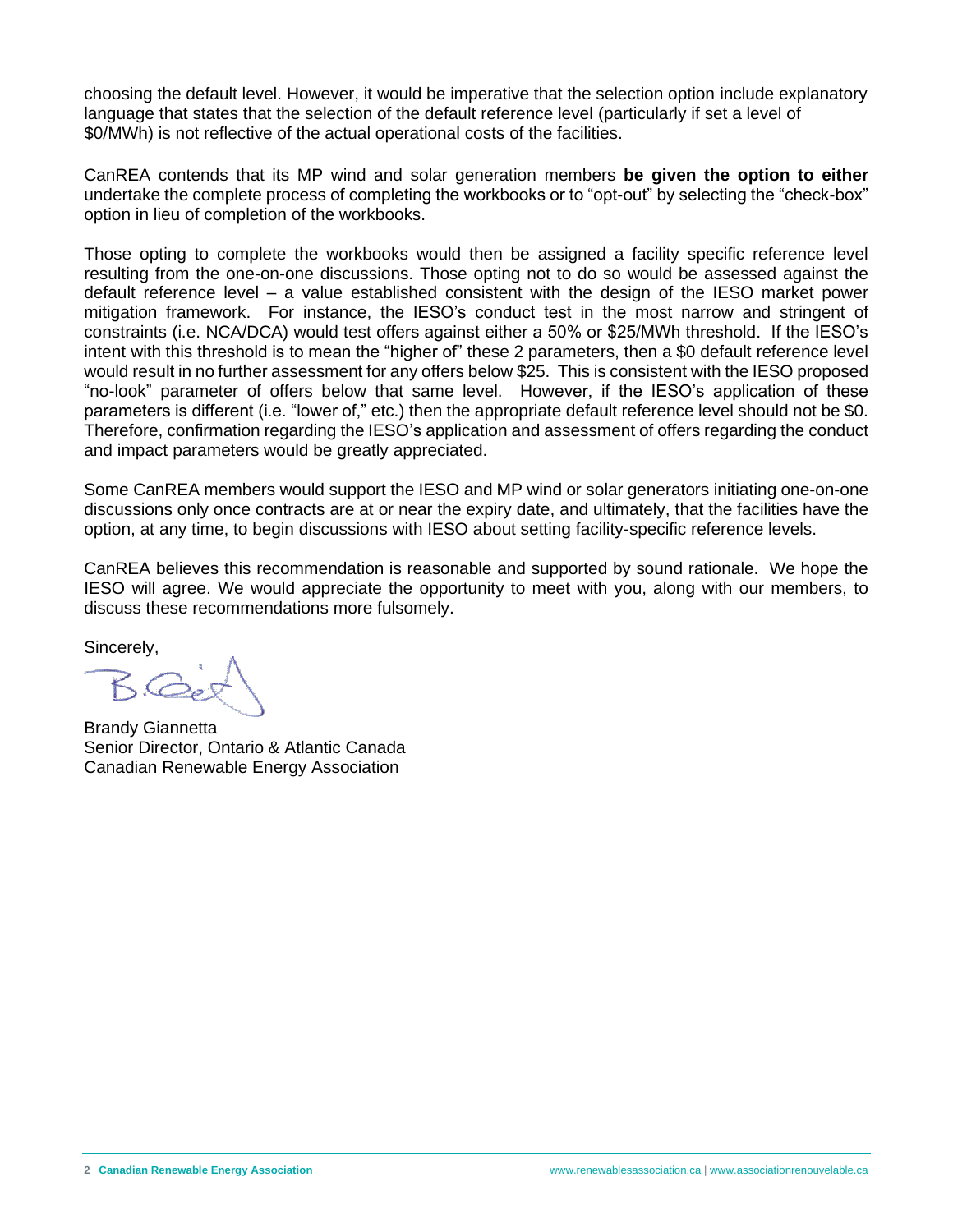

October 27, 2020

Shawn Cronkwright Director, Market Renewal Operations Independent Electricity System Operator 1600-120 Adelaide Street West Toronto, ON M5H 1T1 via email: Shawn.Cronkwright@ieso.ca

## **RE: Recommendations to Set Standard Reference Levels for Wind and Solar Generators in Replacement of Completion of Facility-Specific Workbooks and One-on-One Discussions with IESO**

Dear Shawn,

I am writing to you today with a recommendation regarding the Market Renewal Program's (MRP) market power mitigation framework and specifically, with The Canadian Renewable Energy Association's (CanREA's) proposal regarding how the IESO should proceed with setting facility specific reference levels for wind and solar generators that are registered market participants (MPs) within the IESO-Administered Markets (IAM).

CanREA is the voice for wind energy, solar energy and energy storage solutions that will help power Canada's energy future. We work to create the conditions for a modern energy system through stakeholder advocacy and public engagement. Our diverse members are uniquely positioned to deliver clean, low-cost, reliable, flexible and scalable solutions for Canada's energy needs.

CanREA has been engaged in the MRP consultations since its inception. Through our membership in the Power Advisory led Consortium of Renewable Generators, Energy Storage Providers and Industry Associations (the Consortium), we have provided feedback and input on most of the issues presented to stakeholders. We have been reviewing the *Market Power Mitigation Detailed Design Issue 1.0* document and are recommending that the IESO-proposed reference level process be voluntary. All of CanREA's wind and solar generation members that are IAM MPs have contracts with IESO. Based on the provisions and incentives within these contracts, the MP wind and solar generators have no real opportunity to exercise market power through economic withholding.

CanREA contends that MP wind and solar generators wishing to enter one-on-one discussions with the IESO to establish facility-specific reference levels should be permitted to do so on a voluntary basis. Those choosing not to participate would be assessed a default reference level of \$25/MWH. This is aligned with the IESO-proposed conduct and impact test threshold since offers at or below this level are excluded from economic withholding tests.<sup>1</sup> The benefit of this recommendation is that it enables a simplified process that results in significant cost savings for both IESO and MPs by avoiding a large number of IESO-MP one-on-one meetings, including development and review of supporting data and information, to determine facility-specific reference levels. These cost reductions can be expected to flow-through to ratepayers.

Based on the draft *Market Power Mitigation Detailed Design Issue 1.0* document, IESO has proposed not to evaluate for economic withholding if offer prices are below \$25/MWh. CanREA members' experience within the U.S. wholesale electricity markets that all administer similar market power mitigation frameworks, notes that establishment of reference levels are time consuming, costly, and

<sup>1</sup> See for example tables at pgs. 24-26 of IESO Draft Energy Design Document for Market Power Mitigation (5 May 2020)